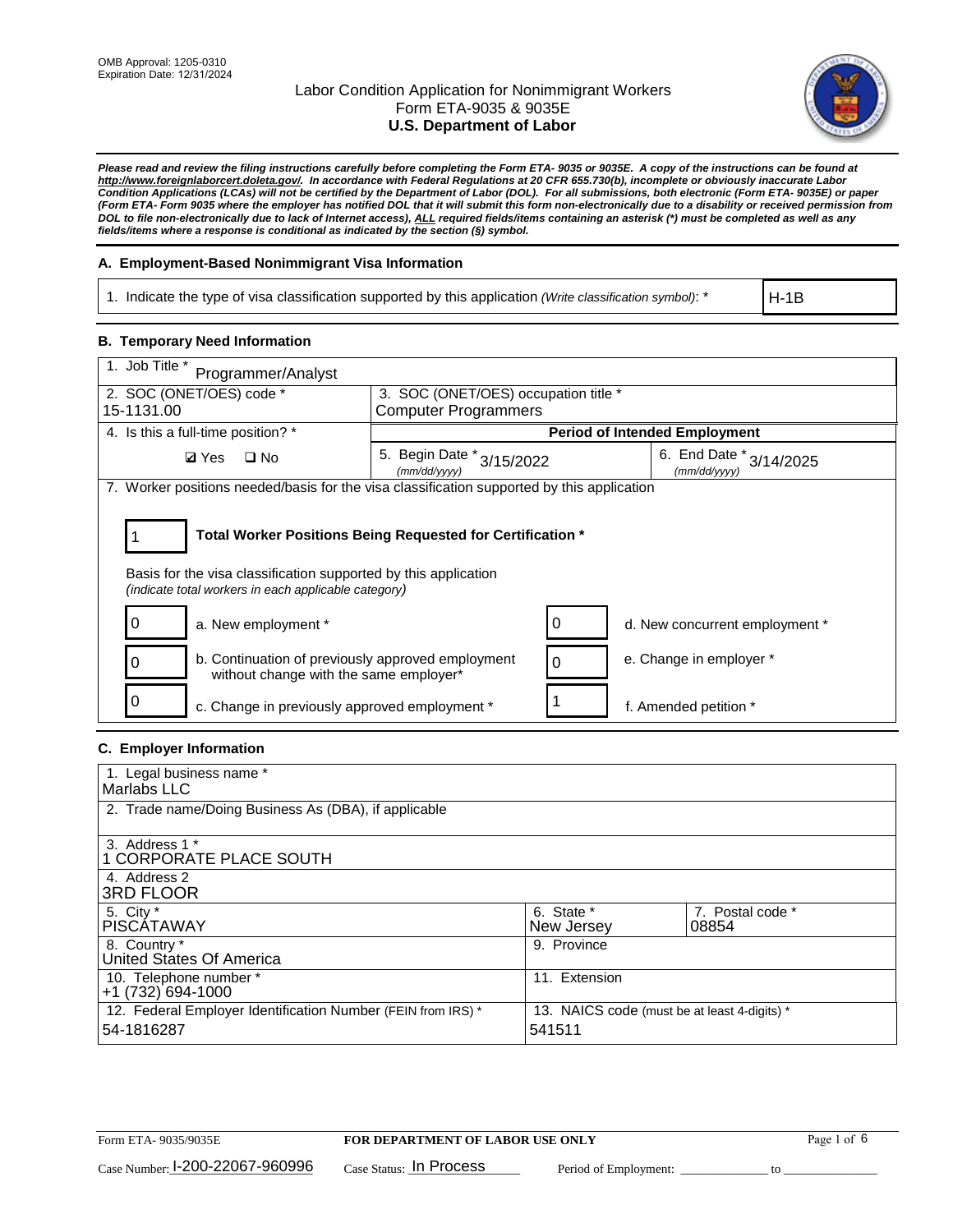

### **D. Employer Point of Contact Information**

**Important Note**: The information contained in this Section must be that of an employee of the employer who is authorized to act on behalf of the employer in labor certification matters. The information in this Section must be different from the agent or attorney information listed in Section E, unless the attorney is an employee of the employer.

| 1. Contact's last (family) name *               | 2. First (given) name * |                          | 3. Middle name(s)         |
|-------------------------------------------------|-------------------------|--------------------------|---------------------------|
| Vidyadharan                                     | Sanjay                  |                          |                           |
| 4. Contact's job title *<br>Chief Legal Officer |                         |                          |                           |
| 5. Address 1 *<br>1 CORPORATE PLACE SOUTH       |                         |                          |                           |
| 6. Address 2<br><b>3RD FLOOR</b>                |                         |                          |                           |
| 7. City *<br><b>PISCÁTAWAY</b>                  |                         | 8. State *<br>New Jersey | 9. Postal code *<br>08854 |
| 10. Country *<br>United States Of America       |                         | 11. Province             |                           |
| 12. Telephone number *                          | 13. Extension           | 14. E-Mail address       |                           |
| +1 (732) 694-1000                               | 1600                    | sanjay@marlabs.com       |                           |

# **E. Attorney or Agent Information (If applicable)**

**Important Note**: The employer authorizes the attorney or agent identified in this section to act on its behalf in connection with the filing of this application.

| 1. Is the employer represented by an attorney or agent in the filing of this application? *<br>If "Yes," complete the remainder of Section E below. |                         | $\square$ Yes | <b>ØNo</b>                    |                   |                                                      |  |
|-----------------------------------------------------------------------------------------------------------------------------------------------------|-------------------------|---------------|-------------------------------|-------------------|------------------------------------------------------|--|
| 2. Attorney or Agent's last (family) name §                                                                                                         | 3. First (given) name § |               |                               | 4. Middle name(s) |                                                      |  |
| 5. Address 1 §                                                                                                                                      |                         |               |                               |                   |                                                      |  |
| 6. Address 2                                                                                                                                        |                         |               |                               |                   |                                                      |  |
| 7. City §                                                                                                                                           |                         | 8. State §    |                               |                   | 9. Postal code §                                     |  |
| 10. Country §                                                                                                                                       |                         | 11. Province  |                               |                   |                                                      |  |
| 12. Telephone number §                                                                                                                              | 13. Extension           |               | 14. E-Mail address            |                   |                                                      |  |
| 15. Law firm/Business name §                                                                                                                        |                         |               | 16. Law firm/Business FEIN §  |                   |                                                      |  |
| 17. State Bar number (only if attorney) §                                                                                                           |                         |               | standing (only if attorney) § |                   | 18. State of highest court where attorney is in good |  |
| 19. Name of the highest State court where attorney is in good standing (only if attorney) §                                                         |                         |               |                               |                   |                                                      |  |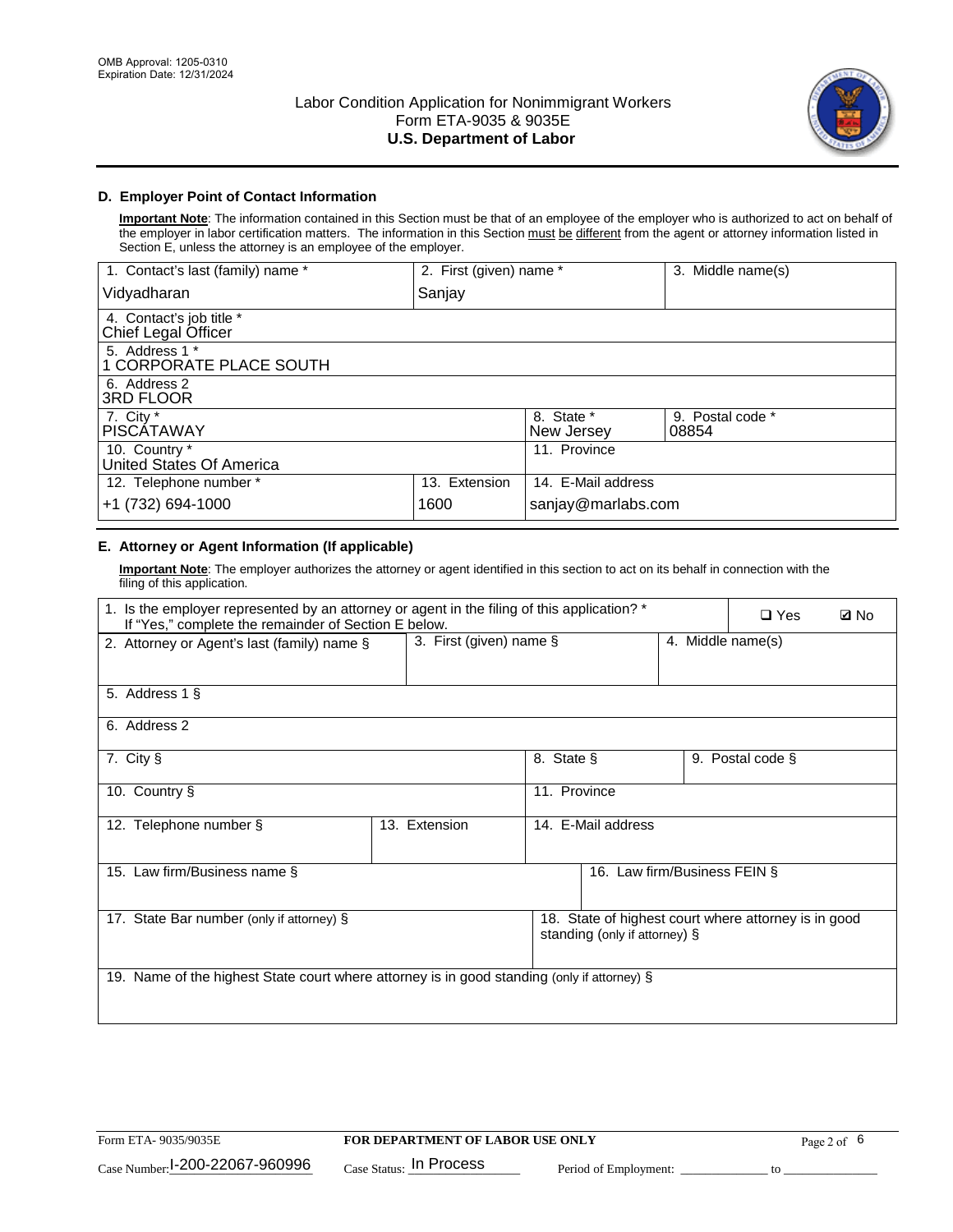

#### **F. Employment and Wage Information**

**Important Note**: The employer must define the intended place(s) of employment with as much geographic specificity as possible. Each intended place(s) of employment listed below must be the worksite or physical location where the work will actually be performed and cannot be a P.O. Box. The employer must identify all intended places of employment, including those of short duration, on the LCA. 20 CFR 655.730(c)(5). If the employer is submitting this form non-electronically and the work is expected to be performed in more than one location, an attachment must be submitted in order to complete this section. An employer has the option to use either a single Form ETA-9035/9035E or multiple forms to disclose all intended places of employment. If the employer has more than ten (10) intended places of employment at the time of filing this application, the employer must file as many additional LCAs as are necessary to list all intended places of employment. See the form instructions for further information about identifying all intended places of employment.

#### a.*Place of Employment Information* 1

|                                                                              | 1. Enter the estimated number of workers that will perform work at this place of employment under<br>the LCA.*                 |  | 1                                        |                      |                          |              |  |
|------------------------------------------------------------------------------|--------------------------------------------------------------------------------------------------------------------------------|--|------------------------------------------|----------------------|--------------------------|--------------|--|
|                                                                              | 2. Indicate whether the worker(s) subject to this LCA will be placed with a secondary entity at this<br>place of employment. * |  |                                          |                      | <b>Ø</b> Yes             | $\square$ No |  |
|                                                                              | 3. If "Yes" to question 2, provide the legal business name of the secondary entity. §                                          |  |                                          |                      |                          |              |  |
|                                                                              | Samsung SDS America Inc                                                                                                        |  |                                          |                      |                          |              |  |
|                                                                              | 4. Address 1 *<br>4460 Madison Hall Dr                                                                                         |  |                                          |                      |                          |              |  |
|                                                                              | 5. Address 2                                                                                                                   |  |                                          |                      |                          |              |  |
|                                                                              | 6. City $*$<br>7. County *<br>Cumming<br>Forsyth                                                                               |  |                                          |                      |                          |              |  |
|                                                                              | 8. State/District/Territory *<br>9. Postal code *<br>30028<br>Georgia                                                          |  |                                          |                      |                          |              |  |
| 10. Wage Rate Paid to Nonimmigrant Workers *<br>10a. Per: (Choose only one)* |                                                                                                                                |  |                                          |                      |                          |              |  |
|                                                                              | □ Hour □ Week □ Bi-Weekly □ Month □ Year<br>From $\frac{1}{2}$ 77700 . 00 To: \$                                               |  |                                          |                      |                          |              |  |
|                                                                              | 11. Prevailing Wage Rate *                                                                                                     |  | 11a. Per: (Choose only one)*             |                      |                          |              |  |
|                                                                              | $\sin 7371500$                                                                                                                 |  | □ Hour □ Week □ Bi-Weekly □ Month ☑ Year |                      |                          |              |  |
|                                                                              | Questions 12-14. Identify the source used for the prevailing wage (PW) (check and fully complete only one): *                  |  |                                          |                      |                          |              |  |
| 12.                                                                          | A Prevailing Wage Determination (PWD) issued by the Department of Labor                                                        |  |                                          |                      | a. PWD tracking number § |              |  |
| 13.                                                                          | A PW obtained independently from the Occupational Employment Statistics (OES) Program                                          |  |                                          |                      |                          |              |  |
| $\blacktriangledown$                                                         | a. Wage Level (check one): §                                                                                                   |  |                                          | b. Source Year §     |                          |              |  |
|                                                                              | ☑ ⊪<br>$\square$ $\square$<br>$\Box$ IV<br>$\Box$ N/A<br>□⊥                                                                    |  |                                          | 7/1/2021 - 6/30/2022 |                          |              |  |
| 14.                                                                          | A PW obtained using another legitimate source (other than OES) or an independent authoritative source                          |  |                                          |                      |                          |              |  |
|                                                                              | a. Source Type (check one): §<br>b. Source Year §<br>$\Box$ CBA<br>$\Box$ DBA<br>$\square$ SCA<br>$\Box$ Other/ PW Survey      |  |                                          |                      |                          |              |  |
|                                                                              | c. If responded "Other/ PW Survey" in question 14.a, enter the name of the survey producer or publisher §                      |  |                                          |                      |                          |              |  |
|                                                                              | d. If responded "Other/ PW Survey" in question 14.a, enter the title or name of the PW survey §                                |  |                                          |                      |                          |              |  |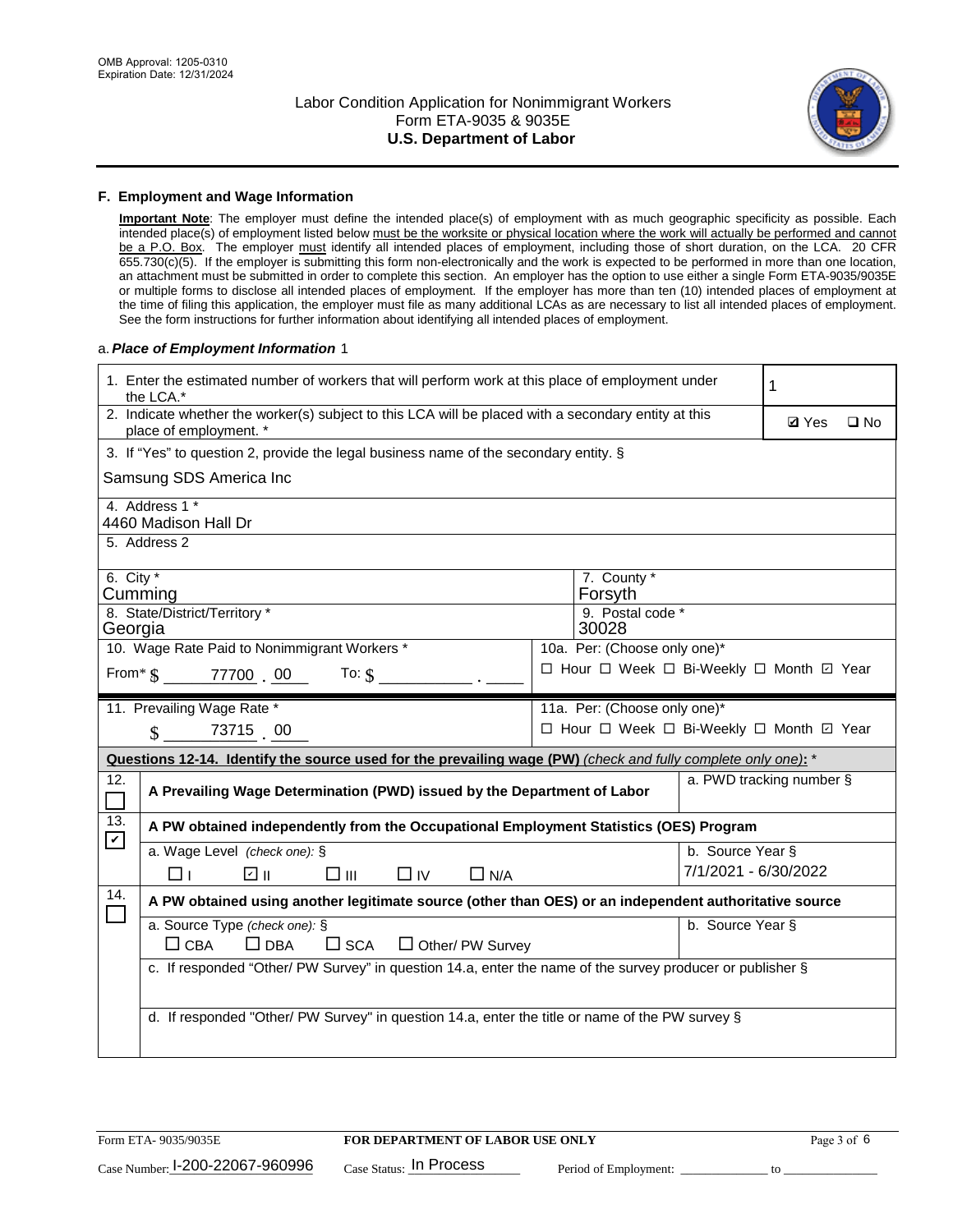

# **G. Employer Labor Condition Statements**

! *Important Note:* In order for your application to be processed, you MUST read Section G of the Form ETA-9035CP - General Instructions for the 9035 & 9035E under the heading "Employer Labor Condition Statements" and agree to all four (4) labor condition statements summarized below:

- (1) **Wages:** The employer shall pay nonimmigrant workers at least the prevailing wage or the employer's actual wage, whichever is higher, and pay for non-productive time. The employer shall offer nonimmigrant workers benefits and eligibility for benefits provided as compensation for services on the same basis as the employer offers to U.S. workers. The employer shall not make deductions to recoup a business expense(s) of the employer including attorney fees and other costs connected to the performance of H-1B, H-1B1, or E-3 program functions which are required to be performed by the employer. This includes expenses related to the preparation and filing of this LCA and related visa petition information. 20 CFR 655.731;
- (2) **Working Conditions:** The employer shall provide working conditions for nonimmigrants which will not adversely affect the working conditions of workers similarly employed. The employer's obligation regarding working conditions shall extend for the duration of the validity period of the certified LCA or the period during which the worker(s) working pursuant to this LCA is employed by the employer, whichever is longer. 20 CFR 655.732;
- (3) **Strike, Lockout, or Work Stoppage:** At the time of filing this LCA, the employer is not involved in a strike, lockout, or work stoppage in the course of a labor dispute in the occupational classification in the area(s) of intended employment. The employer will notify the Department of Labor within 3 days of the occurrence of a strike or lockout in the occupation, and in that event the LCA will not be used to support a petition filing with the U.S. Citizenship and Immigration Services (USCIS) until the DOL Employment and Training Administration (ETA) determines that the strike or lockout has ended. 20 CFR 655.733; and
- (4) **Notice:** Notice of the LCA filing was provided no more than 30 days before the filing of this LCA or will be provided on the day this LCA is filed to the bargaining representative in the occupation and area of intended employment, or if there is no bargaining representative, to workers in the occupation at the place(s) of employment either by electronic or physical posting. This notice was or will be posted for a total period of 10 days, except that if employees are provided individual direct notice by e-mail, notification need only be given once. A copy of the notice documentation will be maintained in the employer's public access file. A copy of this LCA will be provided to each nonimmigrant worker employed pursuant to the LCA. The employer shall, no later than the date the worker(s) report to work at the place(s) of employment, provide a signed copy of the certified LCA to the worker(s) working pursuant to this LCA. 20 CFR 655.734.

1. **I have read and agree to** Labor Condition Statements 1, 2, 3, and 4 above and as fully explained in Section G of the Form ETA-9035CP – General Instructions for the 9035 & 9035E and the Department's regulations at 20 CFR 655 Subpart H. \*

**Ø**Yes ロNo

### **H. Additional Employer Labor Condition Statements –H-1B Employers ONLY**

!**Important Note***:* In order for your H-1B application to be processed, you MUST read Section H – Subsection 1 of the Form ETA 9035CP – General Instructions for the 9035 & 9035E under the heading "Additional Employer Labor Condition Statements" and answer the questions below.

#### *a. Subsection 1*

| 1. At the time of filing this LCA, is the employer H-1B dependent? §                                                                                                                                                                                            | ⊡ Yes | □ No |           |              |
|-----------------------------------------------------------------------------------------------------------------------------------------------------------------------------------------------------------------------------------------------------------------|-------|------|-----------|--------------|
| 2. At the time of filing this LCA, is the employer a willful violator? $\S$                                                                                                                                                                                     |       |      | ⊡ No      |              |
| 3. If "Yes" is marked in questions H.1 and/or H.2, you must answer "Yes" or "No" regarding<br>whether the employer will use this application ONLY to support H-1B petitions or extensions of<br>status for exempt H-1B nonimmigrant workers? §                  |       |      | $\Box$ No |              |
| 4. If "Yes" is marked in question H.3, identify the statutory basis for the<br>■ \$60,000 or higher annual wage<br>exemption of the H-1B nonimmigrant workers associated with this<br>□ Master's Degree or higher in related specialty<br>$\Box$ Both<br>LCA. § |       |      |           |              |
| H-1B Dependent or Willful Violator Employers -Master's Degree or Higher Exemptions ONLY                                                                                                                                                                         |       |      |           |              |
| 5. Indicate whether a completed Appendix A is attached to this LCA covering any H-1B<br>nonimmigrant worker for whom the statutory exemption will be based <b>ONLY</b> on attainment of a<br>Master's Degree or higher in related specialty. §                  |       |      | ⊡ No      | <b>Q</b> N/A |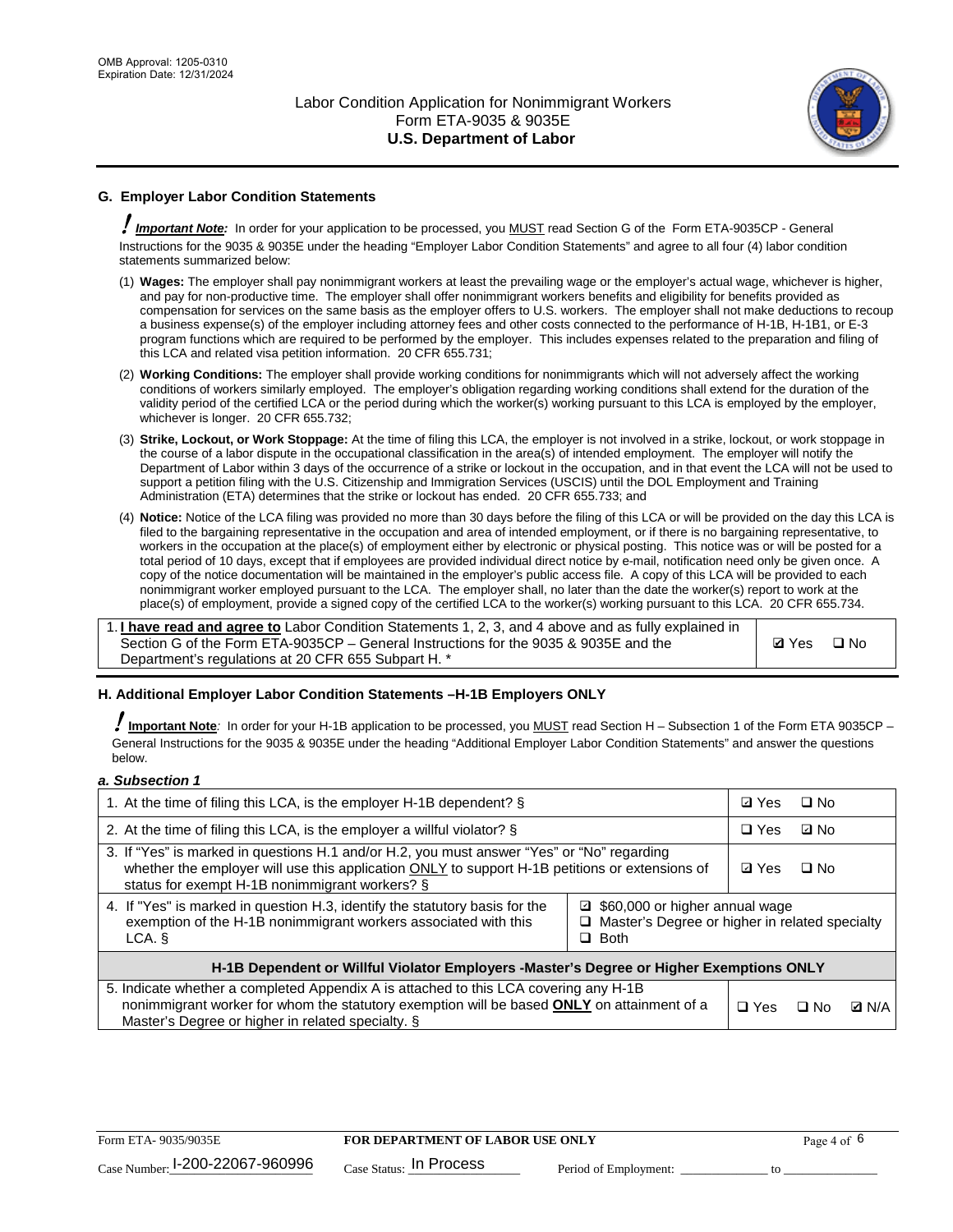

**If you marked "Yes" to questions H.a.1 (H-1B dependent) and/or H.a.2 (H-1B willful violator) and "No" to question H.a.3 (exempt H-1B nonimmigrant workers), you MUST read Section H – Subsection 2 of the Form ETA 9035CP – General Instructions for the 9035 & 9035E under the heading "Additional Employer Labor Condition Statements" and indicate your agreement to all three (3) additional statements summarized below.**

#### *b. Subsection 2*

- A. **Displacement:** An H-1B dependent or willful violator employer is prohibited from displacing a U.S. worker in its own workforce within the period beginning 90 days before and ending 90 days after the date of filing of the visa petition. 20 CFR 655.738(c);
- B. **Secondary Displacement:** An H-1B dependent or willful violator employer is prohibited from placing an H-1B nonimmigrant worker(s) with another/secondary employer where there are indicia of an employment relationship between the nonimmigrant worker(s) and that other/secondary employer (thus possibly affecting the jobs of U.S. workers employed by that other employer), unless and until the employer subject to this LCA makes the inquiries and/or receives the information set forth in 20 CFR 655.738(d)(5) concerning that other/secondary employer's displacement of similarly employed U.S. workers in its workforce within the period beginning 90 days before and ending 90 days after the date of such placement. 20 CFR 655.738(d). Even if the required inquiry of the secondary employer is made, the H-1B dependent or willful violator employer will be subject to a finding of a violation of the secondary displacement prohibition if the secondary employer, in fact, displaces any U.S. worker(s) during the applicable time period; and
- C. **Recruitment and Hiring:** Prior to filing this LCA or any petition or request for extension of status for nonimmigrant worker(s) supported by this LCA, the H-1B dependent or willful violator employer must take good faith steps to recruit U.S. workers for the job(s) using procedures that meet industry-wide standards and offer compensation that is at least as great as the required wage to be paid to the nonimmigrant worker(s) pursuant to 20 CFR 655.731(a). The employer must offer the job(s) to any U.S. worker who applies and is equally or better qualified for the job than the nonimmigrant worker. 20 CFR 655.739.

| 6. I have read and agree to Additional Employer Labor Condition Statements A, B, and C above and |       |           |
|--------------------------------------------------------------------------------------------------|-------|-----------|
| as fully explained in Section H – Subsections 1 and 2 of the Form ETA 9035CP – General           | □ Yes | $\Box$ No |
| Instructions for the 9035 & 9035E and the Department's regulations at 20 CFR 655 Subpart H. §    |       |           |

### **I. Public Disclosure Information**

! **Important Note***:* You must select one or both of the options listed in this Section.

|  | 1. Public disclosure information in the United States will be kept at: * |  |  |  |
|--|--------------------------------------------------------------------------|--|--|--|
|  |                                                                          |  |  |  |

**sqrt** Employer's principal place of business □ Place of employment

### **J. Notice of Obligations**

A. Upon receipt of the certified LCA, the employer must take the following actions:

- o Print and sign a hard copy of the LCA if filing electronically (20 CFR 655.730(c)(3));<br>
Maintain the original signed and certified LCA in the employer's files (20 CFR 655.7
- Maintain the original signed and certified LCA in the employer's files (20 CFR 655.705(c)(2); 20 CFR 655.730(c)(3); and 20 CFR 655.760); and
- o Make a copy of the LCA, as well as necessary supporting documentation required by the Department of Labor regulations, available for public examination in a public access file at the employer's principal place of business in the U.S. or at the place of employment within one working day after the date on which the LCA is filed with the Department of Labor (20 CFR 655.705(c)(2) and 20 CFR 655.760).
- B. The employer must develop sufficient documentation to meet its burden of proof with respect to the validity of the statements made in its LCA and the accuracy of information provided, in the event that such statement or information is challenged (20 CFR 655.705(c)(5) and 20 CFR 655.700(d)(4)(iv)).
- C. The employer must make this LCA, supporting documentation, and other records available to officials of the Department of Labor upon request during any investigation under the Immigration and Nationality Act (20 CFR 655.760 and 20 CFR Subpart I).

*I declare under penalty of perjury that I have read and reviewed this application and that to the best of my knowledge, the*  information contained therein is true and accurate. I understand that to knowingly furnish materially false information in the *preparation of this form and any supplement thereto or to aid, abet, or counsel another to do so is a federal offense punishable by fines, imprisonment, or both (18 U.S.C. 2, 1001,1546,1621).*

| 1. Last (family) name of hiring or designated official *<br>Vidyadharan | 2. First (given) name of hiring or designated official * 3. Middle initial §<br>Sanjay |                  |  |
|-------------------------------------------------------------------------|----------------------------------------------------------------------------------------|------------------|--|
| 4. Hiring or designated official title *<br>Chief Legal Officer         |                                                                                        |                  |  |
| 5. Signature *                                                          |                                                                                        | 6. Date signed * |  |

| Form ETA-9035/9035E                         | <b>FOR DEPARTMENT OF LABOR USE ONLY</b> |                       |  |
|---------------------------------------------|-----------------------------------------|-----------------------|--|
| $_{\text{Case Number:}}$ I-200-22067-960996 | $_{\text{Case Status:}}$ In Process     | Period of Employment: |  |